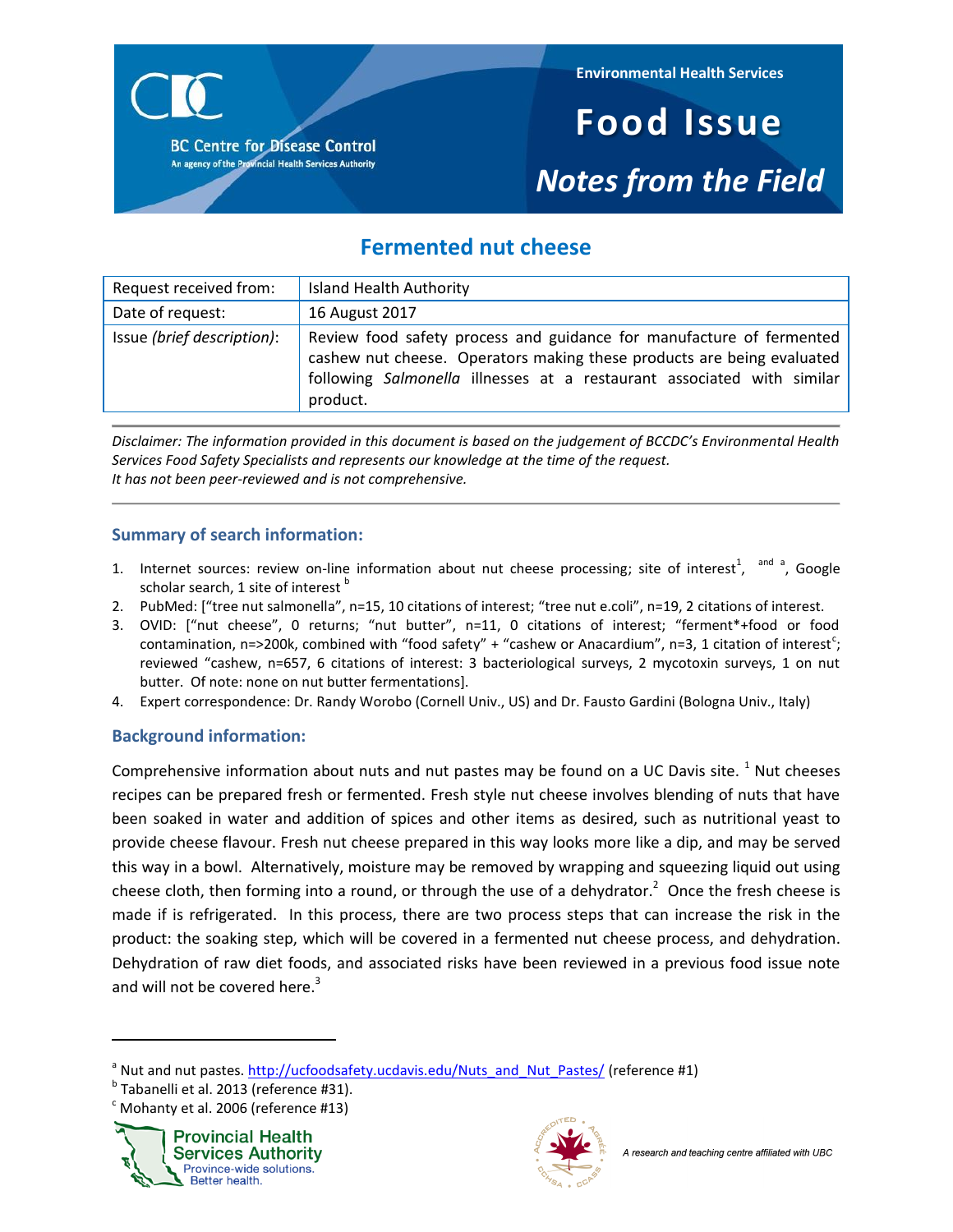Fermented nut cheeses involve a lactic acid bacteria (LAB) fermentation process, and will form the basis of this food issue review. Figure 1 shows a basic food flow process for a fresh nut cheese and a fermented nut cheese.



Figure 1. Examples of a non-fermented and fermented nut cheese – control steps to improve safety of fermented nut cheese are shown in red

While there are many variations in the actual production of fermented nut cheeses, the overall process involves:

- 1. Soaking of nuts to soften
- 2. Mechanical grinding / blending of nuts (before or after fermentation step)
- 3. Addition of LAB culture\* and other ingredients for flavour
- 4. Fermentation
- 5. Drying and molding (shaping) of cheese
- 6. Packaging and storage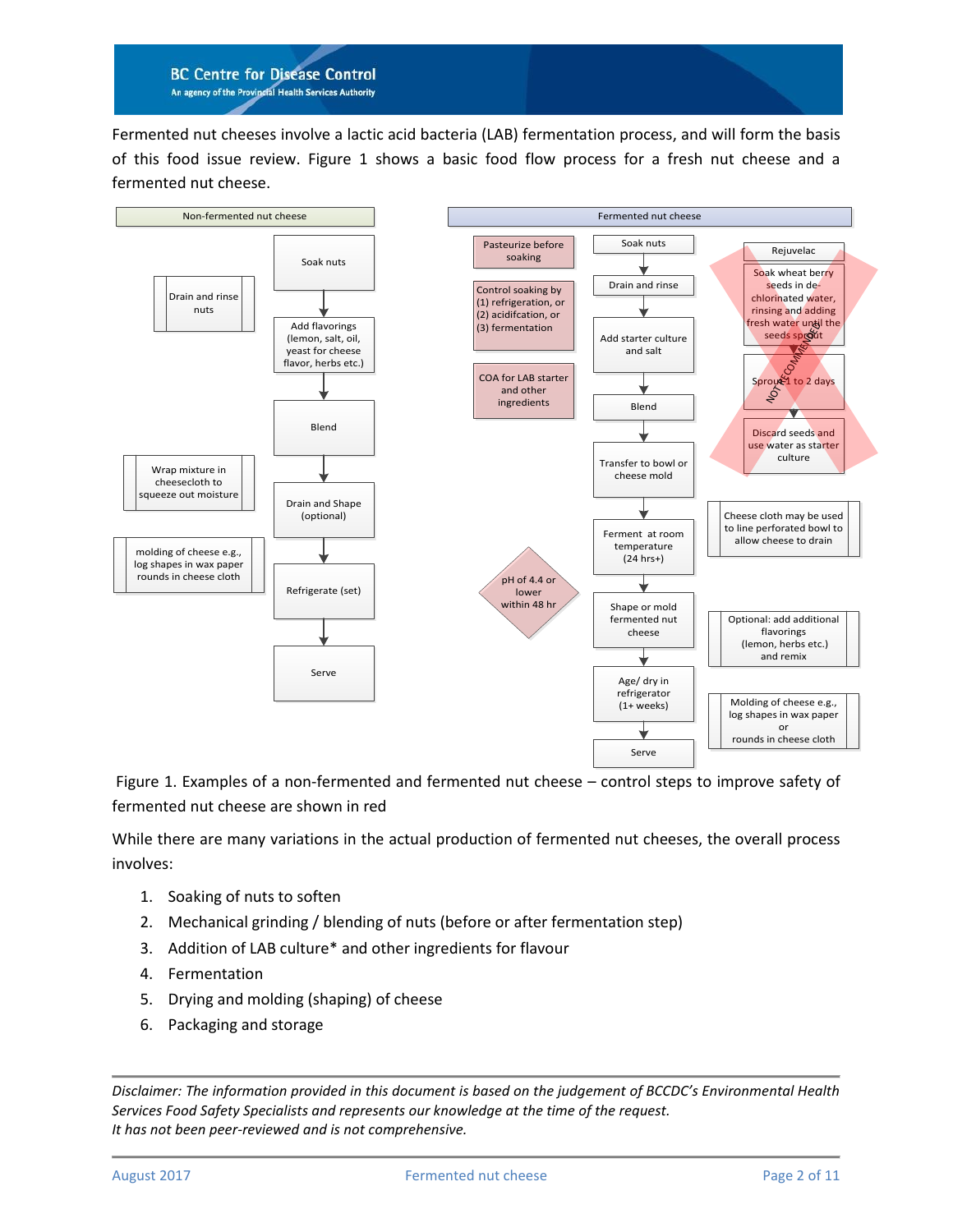\* One example of fermented cashew nut cheese uses *Lactobacillus acidophuilus*, which is listed as an ingredient in all of the fermented nut cheeses from one company[.](#page-9-0)<sup>4</sup> A number of sites suggest using *Rejuvelac (*also spelled as *Rejuvulac)* liquid which is made by soaking a wheat berry based grain, such as quinoa, for several days until sprouting. The liquid following sprouting can be used as a wild fermentation starter.<sup>[5-7](#page-9-1)</sup>

From a food safety perspective, all of the steps listed above have inherent risk, either from the source ingredient or process method. Fermented nut cheese is a novel food application; it is not a traditional ethnic food. While soybeans have been fermented by many cultures (Indonesia and tempe; Japan and koji; China and fermented black soybean or Douchi)<sup>[8-10](#page-9-2)</sup> there is no traditional record for fermentation of tree nuts, such as cashews, to produce a cheese. Tree nut sap and juice is fermented in some countries to produce an alcoholic beverage, such as coconut palm wine, but no record of the use of the cashew nut for this purpose was found in the literature.<sup>[11](#page-9-3)</sup> Of note, 'cashew apple juice' refers to the outer portion of a cashew nut that is usually discarded at harvest. This product is being commercially developed and fermented to produce value-added products in biotechnological manufacturing as well as wines and vinegars.<sup>[12,](#page-9-4)[13](#page-9-5)</sup>

Fermented nut cheese has emerged as part of a growing vegan plant-based diet. $14$  Nut consumption in general appears to be protective for coronary heart disease, and foods such as roasted nut butters contain protective phytochemicals.[15](#page-9-7) A recent recipe book published by K. McAthy (2017) describes several recipes for fermented and non-fermented nutbased cheeses, including those made from coconut milk. $14$  Good information about the importance of cleaning and sanitation during home-cheese making is stressed, however, methods to control bacterial risks are not described for some process steps, for e.g., soaking nuts in refrigerated or acidic conditions in this book.



Firm nut-cheeses made from cashew on left, and coconut milk on right (K. McAthy, 2017)<sup>[14](#page-9-6)</sup>

#### *What are the risks associated with fermented nut cheese*

#### **A. Contaminated nuts**

Risks associated with tree nuts and ground nuts (peanuts) are well established. Many countries harvest nuts by hand, drying occurs outside in the sun, and nuts may become contaminated via exposure to animals, soils and dusts.<sup>[16](#page-9-8)</sup> Wet, humid conditions create a significant hazard for aflatoxin in tree nuts and peanuts.<sup>[16](#page-9-8)</sup> Nuts and seeds are both known sources for Salmonella, the bacterial hazard of primary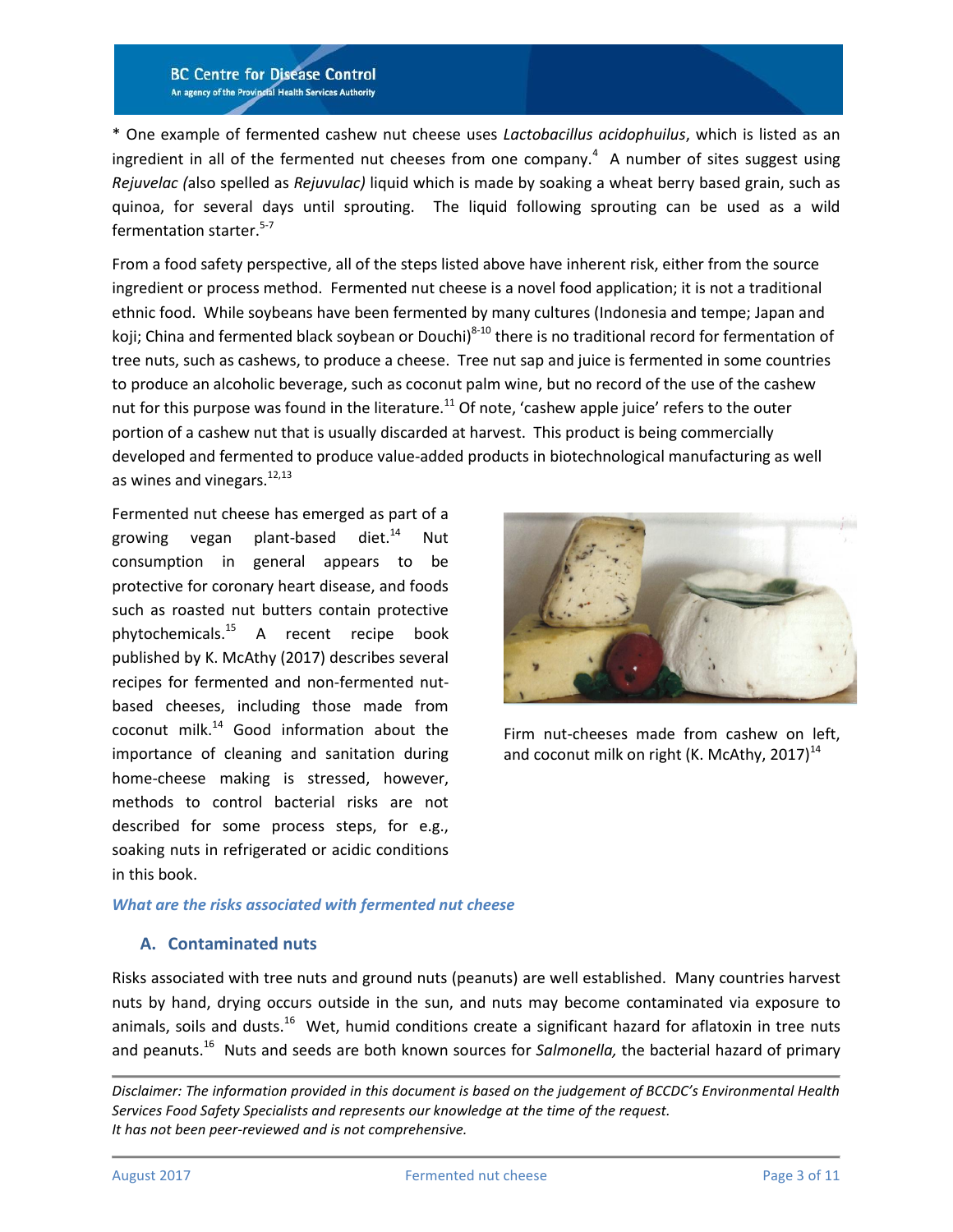concern in this product, although *E. coli* O157 is also of significance. These pathogens are found on tree nuts and seeds because environmental contamination of the trees and ground occur from insect, bird, rodent and mammal (incl. human) fecal contamination. A recent review found 36 outbreaks associated with a variety of nuts: almonds (n=6), cashews, coconuts and hazelnuts (n=3 each), walnuts and pinenuts (n= 1 each), peanuts (n=11) and sesame seeds (n=8). [17](#page-9-9) *Salmonella* and *E. coli* bacteria are tolerant of low moisture, surviving well on dried raw nuts and seeds.<sup>[18](#page-9-10)</sup>

Contamination rates in nuts, including organic nuts are comparable and very low – for e.g., 0.55% of cashews sampled in one study were positive for *Salmonella*, overall amounts found on nuts were also low, with counts of 0.003 MPN/g (MPN=most probably number).<sup>[19](#page-9-11)</sup>

# **B. Rejuvelac (sprouted seed water)**

Rejuvelac is a health food term applied to the water used to sprout various seeds, traditionally from wheat berry seeds for e.g., wheat, rye, quinoa and others. It is a popular health food with vegans, wheat berries are placed in water for 24 to 48 hours, the seeds sprout, and the water begins fermenting, with lactic acid bacteria and other wild fermenters.<sup>[20](#page-10-0)</sup> Many vegan nut cheese recipes call for Rejuvelac as the culture starter.<sup>[5-7](#page-9-1)</sup> While this might be an appropriate choice for a home cook, it is not a recommended practice for commercial applications, unless there are strict controls in place. Sprouted seed outbreaks have been common worldwide for decades, including BC and Canada.<sup>[21-23](#page-10-1)</sup> A scientific risk assessment stated there is no guarantee that bacteriocidal treatments for seeds will control contamination because the humidity, temperature and growing conditions can amplify even small amounts of bacteria present on seeds: it is estimated that counts as low as 4 *Salmonella* per kg of seed can amplify to high enough numbers to cause illness.<sup>[23](#page-10-2)</sup> In one experts' opinion, the method to produce and employ Rejuvelac *'resembles more a bacterial bomb than a starter culture'*. [24](#page-10-3)

### **C. Fermented nut butter cheeses**

While lactic acid bacterial (LAB) fermentations are generally regarded as safe, unsanitary conditions and poor hygiene can amplify existing risks.<sup>[25](#page-10-4)</sup> It is crucial that processes do not amplify existing hazards into levels capable of causing illness. Specific guidance is given in industry guidelines for heat-treating tree nuts to minimize these hazards before foods are considered ready-to-eat.<sup>[26](#page-10-5)</sup>

There have been outbreaks associated with both nut butters and raw cashew cheese products in the United States in the last five years.<sup>[27-29](#page-10-6)</sup> Although the exact process for the manufacture of the raw cashew nut cheese is not described in the CDC posting, the web-site for Cultured Kitchen raw cashew cheese states products marketed currently are fermented. <https://www.cashewreserve.com/>

Other hazards of concern in fermented vegetables include *C. botulinum* and *L. monocytogenes.*<sup>[30](#page-10-7)</sup> Foods with higher pH, that are unrefrigerated and sealed in anaerobic containers pose a risk for formation of botulinum toxin.<sup>[30](#page-10-7)</sup> As these nut-cheese fermented products likely have a high water activity (higher than a water activity,  $a_w$  of 0.94, similar to soft dairy cheeses) they are considered a potentially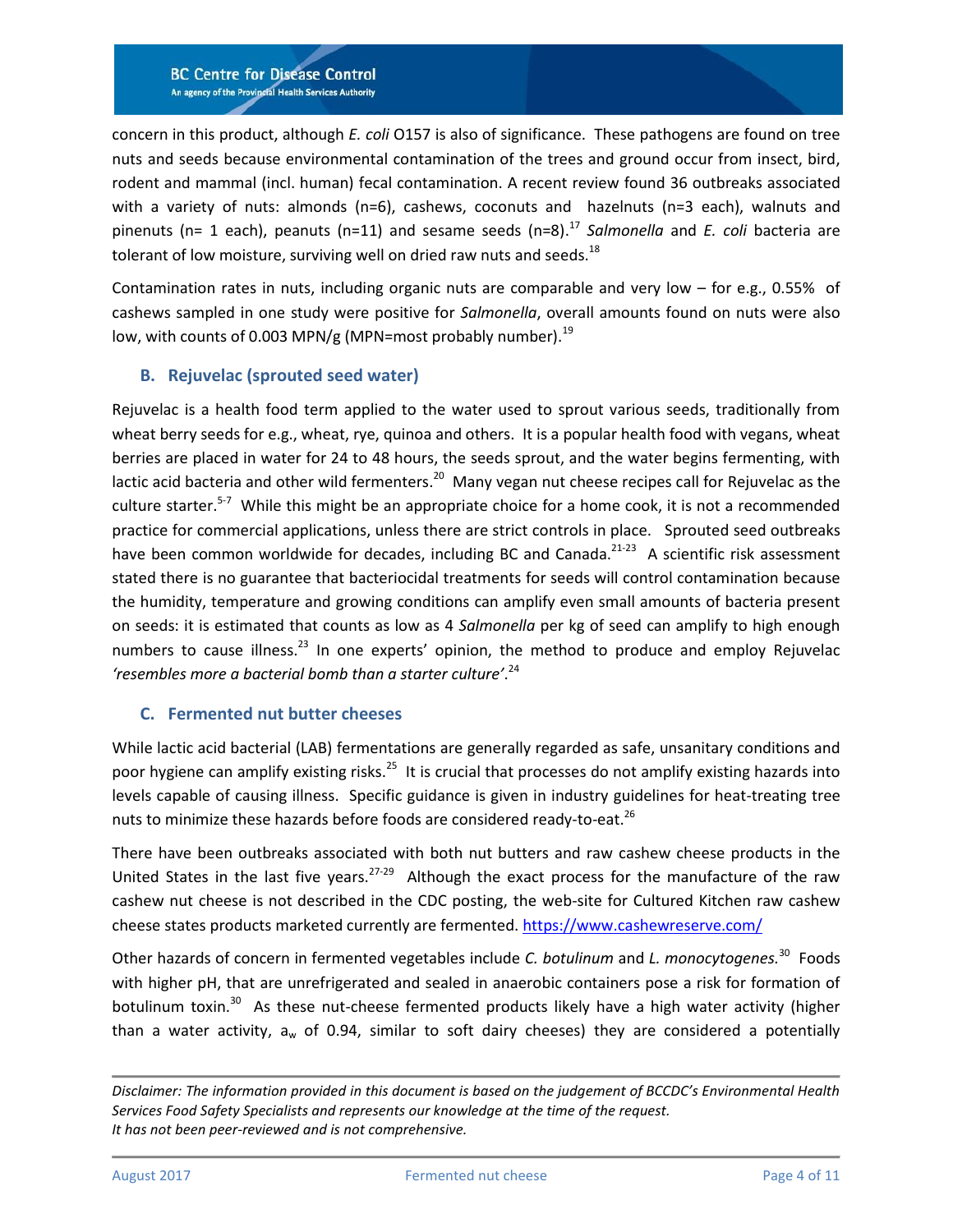hazardous food, requiring refrigeration. Unless a final pH of 4.4 or lower during the shelf-life of the cheese is maintained, the risk of *Listeria monocytogenes* must also be considered in fermented vegetable products, including nut cheeses, even when the nut cheese is placed under refrigeration.<sup>[30](#page-10-7)</sup> Although refrigerated conditions lower the risk of bacterial growth, *Listeria* are able to grow at refrigerated temperatures down to -1°C (30°F). Sanitation and sanitary food handling procedures are important to not allow for any post-processing contamination in these types of products. In general, while most fermentations do not allow pathogens to grow, several studies of fermented vegetable products have shown pathogens present can survive, including *S. aureus, Y. enterolitica, E.coli* and *Salmonella,* likely because these bacteria develop resistance under stress*.* [30](#page-10-7)

#### *Previous guidance on fermented nut cheese from British Columbia*

A food issue note on raw diet foods that included general advice on fermented foods was done in March 2016, however, it did not review specific guidance for manufacture of raw nut cheese.<sup>[3](#page-8-2)</sup> This review included Canadian recalls of concern with raw nut spreads (almond, cashew and hazelnut) and assorted spices.<sup>[3](#page-8-2)</sup> The guidance listed several options for reducing existing risks for raw foods, many of which are applicable to this process.

#### *Previous guidance on fermented nut cheese from elsewhere*

Although a directed literature search on this topic was conducted, we did not find OVID nor PubMed related articles on nut-cheese fermentation. Through a google scholar search we found one abstract describing a cashew nut cheese fermentation. This paper characterizes the microbial community during the fermentation process, and recommends prevention of microbial hazards using acidification (although the process steps requiring acidification were not described in the abstract), and avoiding the possible growth of *Listeria monocytogenes*. [31](#page-10-8) The LAB detected during this natural fermentation process included *Leuconostoc mesenteroides* and *Weisella* spp. 24 hours, followed by *Pediococcus pentosaceus* after 24 to 48 hours: indicating hetero and homo-fermentative LAB typically seen in vegetables and fruit wild fermentations. We could find no other reputable sources in the literature describing food safety required for manufacture of fermented nut cheeses. However, there is literature available on minimizing risks from tree nuts, sprouted seeds, and general approaches to safe lactic acid fermentations. The use of starter cultures over wild fermentations, for example, has improved the overall safety of traditionally prepared Greek fermented foods.<sup>[32](#page-10-9)</sup> LAB vegetable fermentations are generally regarded as safe, due to low pH in the products, however heat treatments such as pasteurization are necessary to deactivate vegetative bacteria to improve safety in some types of foods, for e.g., olives.<sup>[30](#page-10-7)</sup> Dr. Randy Worobo (Cornell University) advised acidification of water for sprouting nuts, and acidification of Rejuvelac water, with starter culture preferred to provide a more standardized fermentation.<sup>[33](#page-10-10)</sup> Disinfecting seeds will not remove all LAB, but will reduce populations, thus starter culture for production of Rejuvelac is also recommended. $^{33}$  $^{33}$  $^{33}$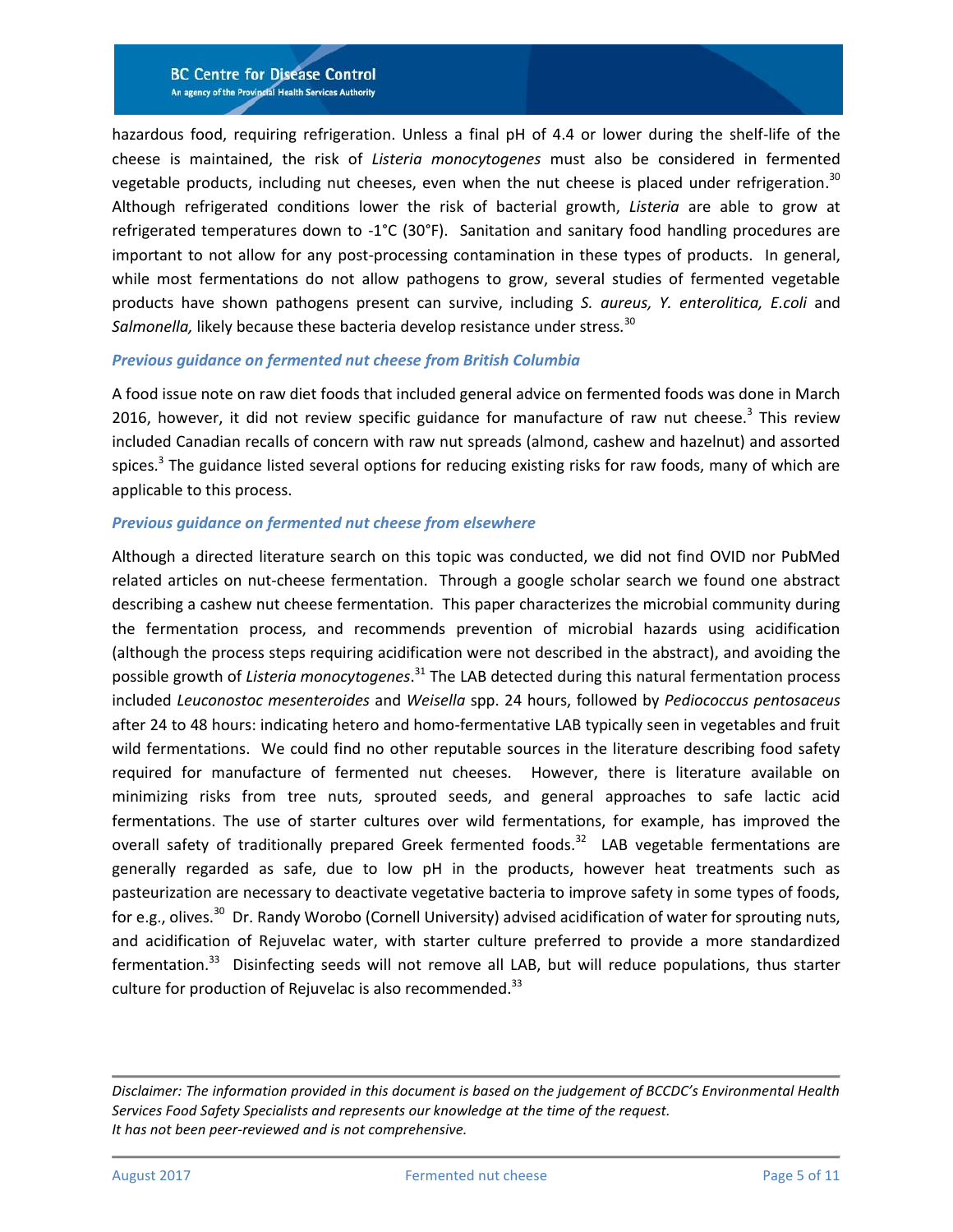#### **Specific advice for fermentation of nut-based cheeses**

#### *Product sourcing*

Ingredients should be sourced from suppliers that can provide a Certificate of Assurance (COA) that ingredients have been screened and tested free of hazards of concern, e.g. *Salmonella* and *E. coli.* The ingredients that require a COA include (1) nut supplier for cooked and raw nuts; (2) LAB culture; (3) flavour ingredients and spices, and (4) seed supplier if Rejuvelac is made. Cooked, rather than raw, nuts are recommended.

#### *Soaking of nuts prior to fermentation*

A COA does not completely eliminate the hazard of *Salmonella* or *E.coli* in nut products. It is recognized that testing does not detect all low or intermittent levels of bacteria of concern on nut products.<sup>[26](#page-10-5)</sup> For this reason, it is recommended that nuts, both cooked and in particular raw nuts undergo a heat treatment sufficient to allow for reduction in *Salmonella* levels. The nut safety handbook prepared by the GMA nut safety task force recognizes a number of methods to reduce bacterial levels, including frying, wet and dry roasting and blanching.<sup>[26](#page-10-5)</sup> It is recommended that a hot-water blanching step be used prior to soaking of cashews and other types of tree nuts.

The following guidance applies specifically to almonds, but is useful guidance for other types of nuts to provide for a 5-log reduction of *Salmonella*: [26](#page-10-5)

- a. 82.2°C (180°F) water for a minimum of 3.09 minutes;
- b. 85°C (185°F) water for a minimum of 2.49 minutes;
- c. 87.8°C (190°F) water for a minimum of 2.0 minutes.

Note: guidance given above is taken from an example for nut processing industry. Nuts should be immersed in water at the temperature and time given and extra time allotted to ensure all nuts reach the appropriate temperature. An alternative simpler method would be to pour boiling water over the nuts and ensure the temperature does drop below 90°C for at least two minutes. The first process step listed in one commercial production of fermented nut cheese is a 10 minutes soak of nuts in 90°C water.<sup>[24](#page-10-3)</sup> This would provide adequate safety margins to achieve the minimum requirements listed above.

Following a treatment that will reduce *Salmonella*, the nuts and water mixture should be cooled from 60°C to 20°C within two hours (per normal guidelines), then soaked prior to the addition of a fermentation agent. Alternatively, the fermentation agent may be added directly to the soaking nuts. However, the soaking of nuts must occur under conditions that minimize and do not further amplify potential hazard. Soaking options:

1. Nuts are soaked between 20°C and 4°C for no longer than four hours before either the fermentation agent is added; or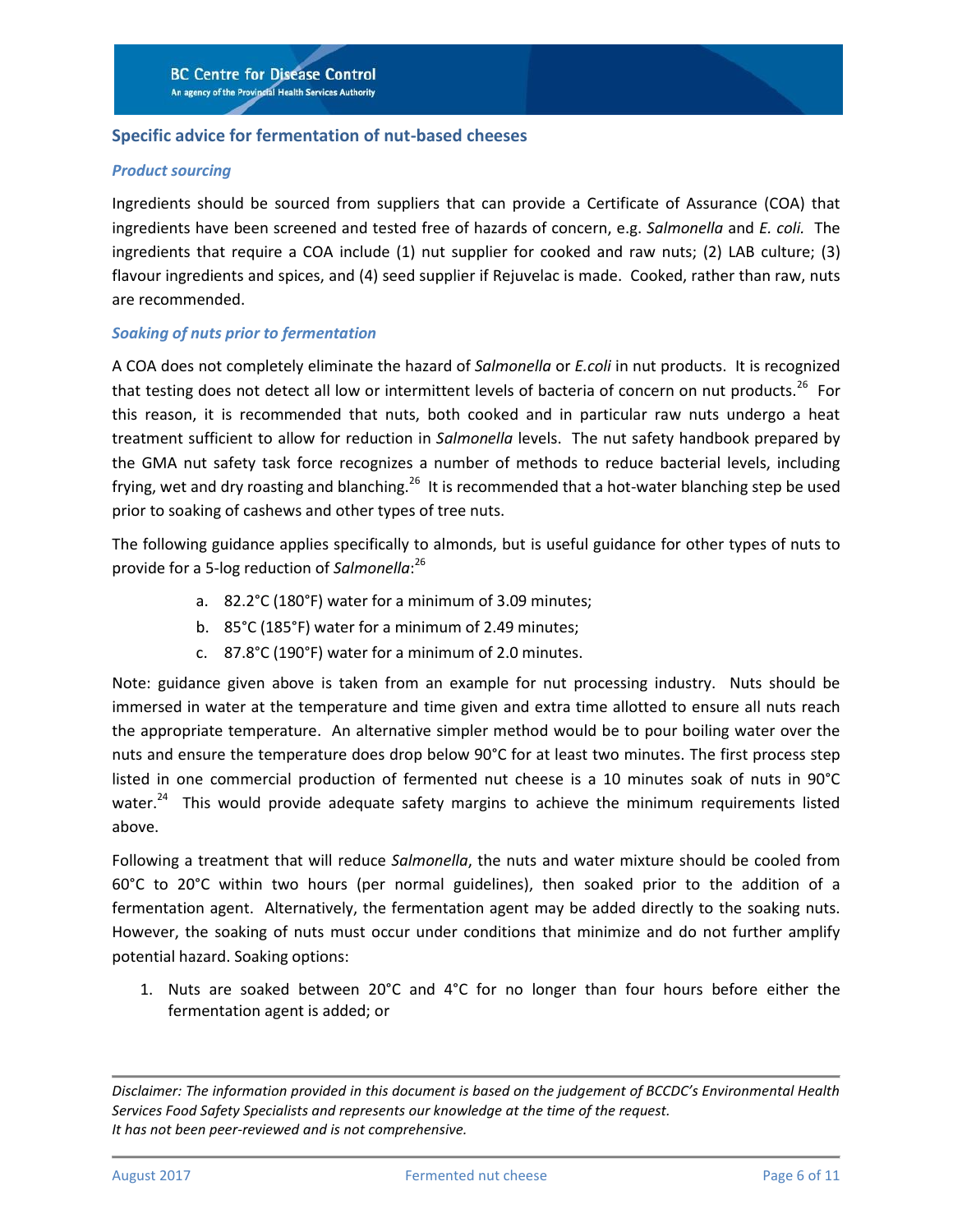- 2. Nuts are soaked for periods longer than four hours under refrigerated conditions of  $4^{\circ}$ C or less; or
- 3. Soaking water is pre-acidified with an acidifying agent (e.g., citric acid, or equivalent) to a pH of 4.6 or less; or
- 4. LAB culture is added at the beginning of the soaking step, soaking occurs at room temperature, and active fermentation is verified within [24](#page-10-3) hrs to a pH of 4.7. $^{24}$  Instructions for verifying fermentation are detailed in the fermentation section on the following pages. Addition of 1% glucose will aid fermentation of soaking nuts. $^{24}$  $^{24}$  $^{24}$

Potable water must be used during the soaking process.

#### *Equipment design and sanitation*

At this stage, the soaked nuts may be ground prior to fermentation or ground after the fermentation is completed. Either choice requires sanitary and hygienic conditions so that potential contaminants are not introduced into the nuts. Equipment used to grind the nuts must be able to be cleaned, and all parts in contact with food cleaned and sanitized after each use. A sanitation plan must be provided that will show steps on how to clean and sanitize the blending equipment used. Food grade cleaning and sanitizing agents, and additional instructions on how to disassemble rotor blades or other equipment used for this purpose may be necessary. All equipment, utensils and food contact surfaces need to be cleaned and sanitized before each use. If too much time has passed between use, re-sanitize immediately prior to use.

#### *Addition of LAB culture*

We recommend a LAB starter culture be used to ferment nut cheese. This will ensure the consistency in fermentation conditions with every batch. *Lactobacillus acidophilus* or other LAB culture suitable for this purpose and style of nut cheese may be purchased directly from reputable suppliers. The quantity of LAB culture required per quantity of nut should be established for the process. The culture should come with a certificate of assurance (COA) that the culture is free from *Salmonella, Listeria, E. coli* and other hazards. The COA may optionally also be declared as being produced from vegan sources. This would mean the starter culture was produced by growing on a vegan approved substrate.<sup>[24](#page-10-3)</sup>

**The use of Rejuvelac starter culture, kombucha culture, yogurt culture, or other pickling brines is not recommended.** The use of culture from previous batches of nut-cheese (known as back-slopping), or from other sources such as kombucha, yogurt, probiotic capsules, miso or pickling brines must not be used to produce fermented nut-cheese products. While such methods are reported by home chefs, the re-use of other fermentation agents are not appropriate for manufacture of fermented product for home sales. Specifically, the use of previous batches of product is subject to batch to batch variability in the strength and microbial flora of the starter culture. Rejuvelac liquid is produced from a wild fermentation that occurs following the soaking of wheat berry or other seeds, and may amplify existing hazards present on the seeds.

#### *Fermentation*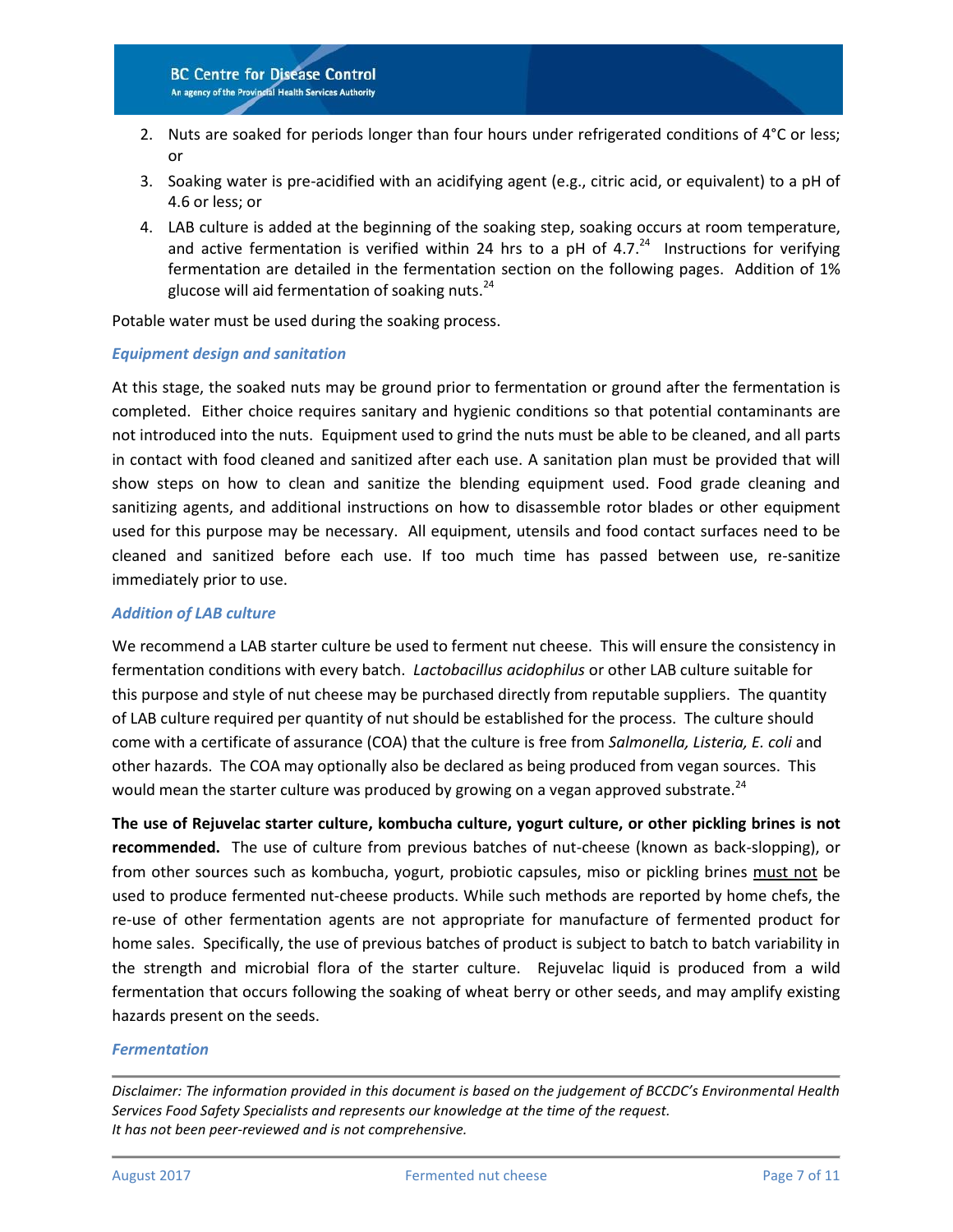Other ingredients may be added to the mixture at this stage (prior to fermentation), or depending on the process, mixed in after the fermentation process. As long as ingredients do not add new hazards, or interfere with the active LAB, flavorings such as spices, salt, nutritional yeast or other ingredients may be added prior to fermentation. Addition of salt is recommended to promote LAB fermentation (1% or higher).<sup>[24](#page-10-3)</sup>

Following addition of suitable LAB starter culture the nuts are fermented at room temperature in containers that are covered but not sealed. As the fermentation is active, there should be allowance for 'breathable' conditions for gas formation. The fermentation mix may be held in food-grade containers, wrapped in a food-grade material, for e.g. cheese-cloth and stored in a mold, or in a food-grade fabric material. During the fermentation process, similar to a dairy cheese process, the nut mixture will separate out into a liquid and solid mass, the solid mass becomes the cheese. Recipes suggest fermentation at room temperature for up to two days, depending on acidity and flavour profiles. From a food safety perspective, an active fermentation should be demonstrated within 24 hours, and no later than 48 hours. The nut cheese mixture will begin to separate (liquid and solid phase, akin to curds and whey in cheese) and a pH drop should be measureable with the first 24 hours. Within 48 hours, the pH must be at 4.4 or lower, or the batch has failed. To establish pH measurements, we recommend using a pH meter, or pH paper capable of measuring to within ±0.3 pH units. Active LAB culture is necessary to outcompete undesirable micro-organisms. Operators should be able to demonstrate pH drop in the process during verification of the recipe.

#### *Drying, molding, packaging and storage*

After a maximum of two days of room temperature fermentation, the cheese product should be refrigerated for further aging. The process may involve squeezing the excess liquid from the cheese through cheese cloth if it has not developed in a mold. The cheese should be wrapped and refrigerated in a sealed container. Storage in the refrigerator will promote hardening and drying. Recipes report leaving fermented nut-cheese for several days and up to one week. The final pH of the fermented nutbutter cheese should be assessed to determine shelf-life and storage conditions under reduced oxygen packaging (ROP) conditions. Cheeses with acidity greater than a pH of 4.4 or water activity,  $a_w$  of greater than 0.94 should be held refrigerated to control for the risk of *Listeria monocytogenes*.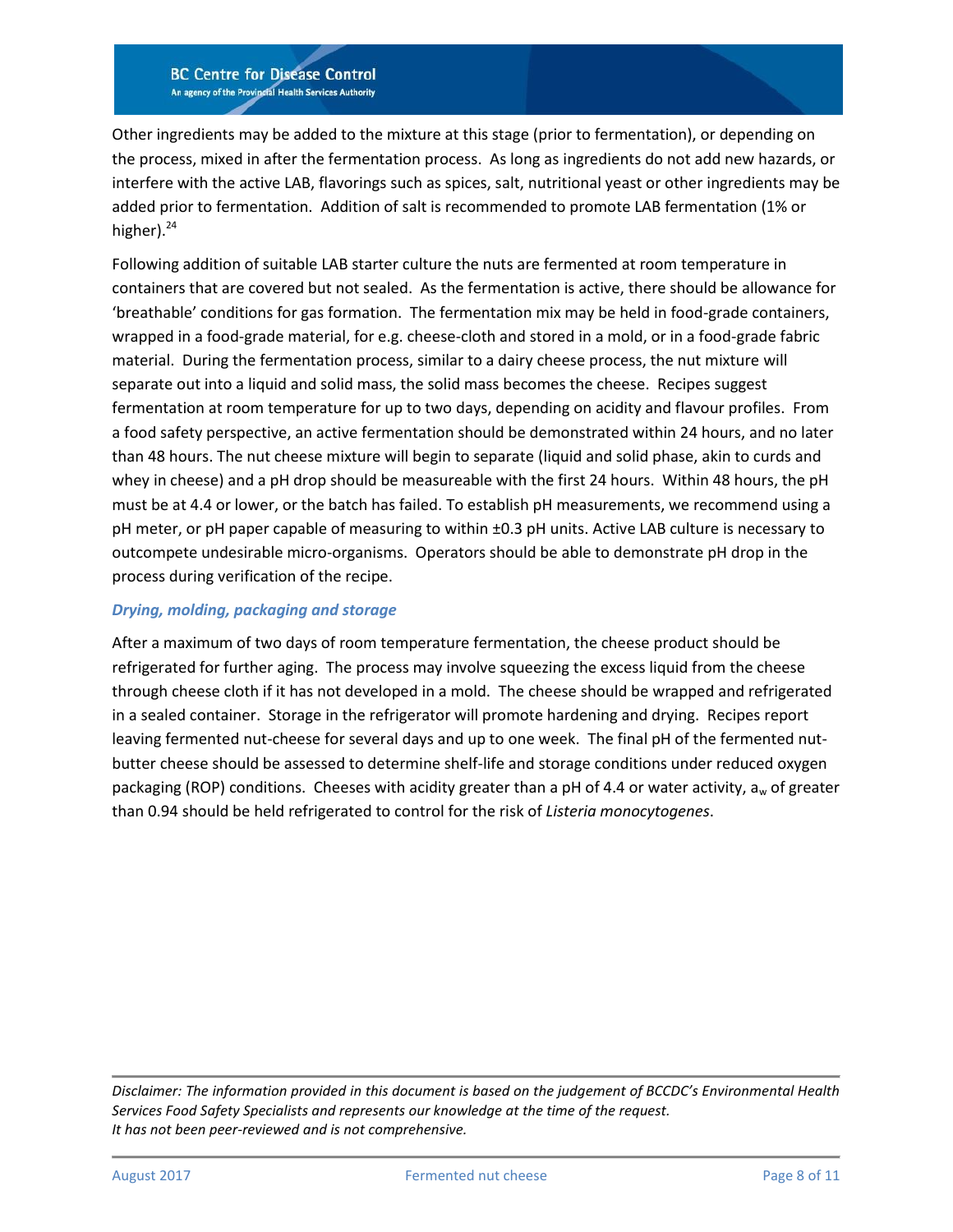#### **Recommendations from BCCDC:**

Fermented plant-based nut cheeses are a high risk potentially hazardous food. This is evident from previous illness outbreaks associated with these products, and because many fermented nut-cheeses will require refrigeration (i.e. are PHF) before consumption.

- 1. Ingredients **must** be sourced from suppliers that can verify products are testing free of *Salmonella, Listeria, E. coli* and other hazards (a COA should come with the ingredient);
- 2. Sanitary facilities and handling are required for manufacture of this product. If the cashews or other nuts are mechanically chopped / blended there must be a sanitation plan in place to limit contamination from this processing and handling step;
- 3. Rejuvulac water is not recommended for the manufacture of nut cheeses. Biological hazards (e.g., *Salmonella*) are difficult to control in sprouted seeds and significant risk of illness exists associated with sprouted seeds, wild fermentation cultures that are created through soaking of wheat berries or other seeds to create Rejuvulac;
- 4. Back-slopping (using a previous culture), use of kombucha, yogurt, miso paste, probiotic pills, or pickling brine as a starter culture is not recommended;
- 5. Nuts should be heat pasteurized (pasteurized is preferable over raw) prior to the soaking / fermentation step;
- 6. After heat pasteurizing, nuts should be cooled from 60°C to 20°C in two hours, and further cooled from 20°C to 4°C in four hours (per normal guidance);
- 7. Nuts soaked in water **must** have an additional control step to minimize growth of *Salmonella* by either (1) refrigeration, or if soaking nuts at room temperature (2) acidification of the water to below 4.6, or (3) addition of LAB starter culture with fermentation verification at 24 hr;
- 8. Fermentation verification: pH tests of the initial cashew ferment (0 hrs), and ferment process (at 24 and 48 hrs) must be provided, and sufficient to show an active fermentation with 2 days is established with pH dropping to below 4.4 by end of  $2^{nd}$  day. Use of pH meter is recommended.
- 9. Packaging should comply with ROP products according to the pH and  $a_w$  of the final product.

#### **References**

- <span id="page-8-0"></span>1. University of California Division of Agriculture and Natural Resources. Nuts and nut pastes. Oakland, CA: Regents of the University of California; 2017 [cited 2017 Aug 28]; Available from: [http://ucfoodsafety.ucdavis.edu/Nuts\\_and\\_Nut\\_Pastes/.](http://ucfoodsafety.ucdavis.edu/Nuts_and_Nut_Pastes/)
- <span id="page-8-1"></span>2. Dana. Easy garlic & herb vegan cheese. Minimalist Baker; [cited 2017 Aug 22]; Available from: [https://minimalistbaker.com/garlic-herb-vegan-cheese/.](https://minimalistbaker.com/garlic-herb-vegan-cheese/)
- <span id="page-8-2"></span>3. BC Centre for Disease Control. Raw food handling to limit existing hazards. Vancouver, BC: BC Centre for Disease Control,; 2016 [cited 2017 Aug 24]; Available from: [http://www.bccdc.ca/health-info/food-your](http://www.bccdc.ca/health-info/food-your-health/food-safety/food-issue-notes)[health/food-safety/food-issue-notes.](http://www.bccdc.ca/health-info/food-your-health/food-safety/food-issue-notes)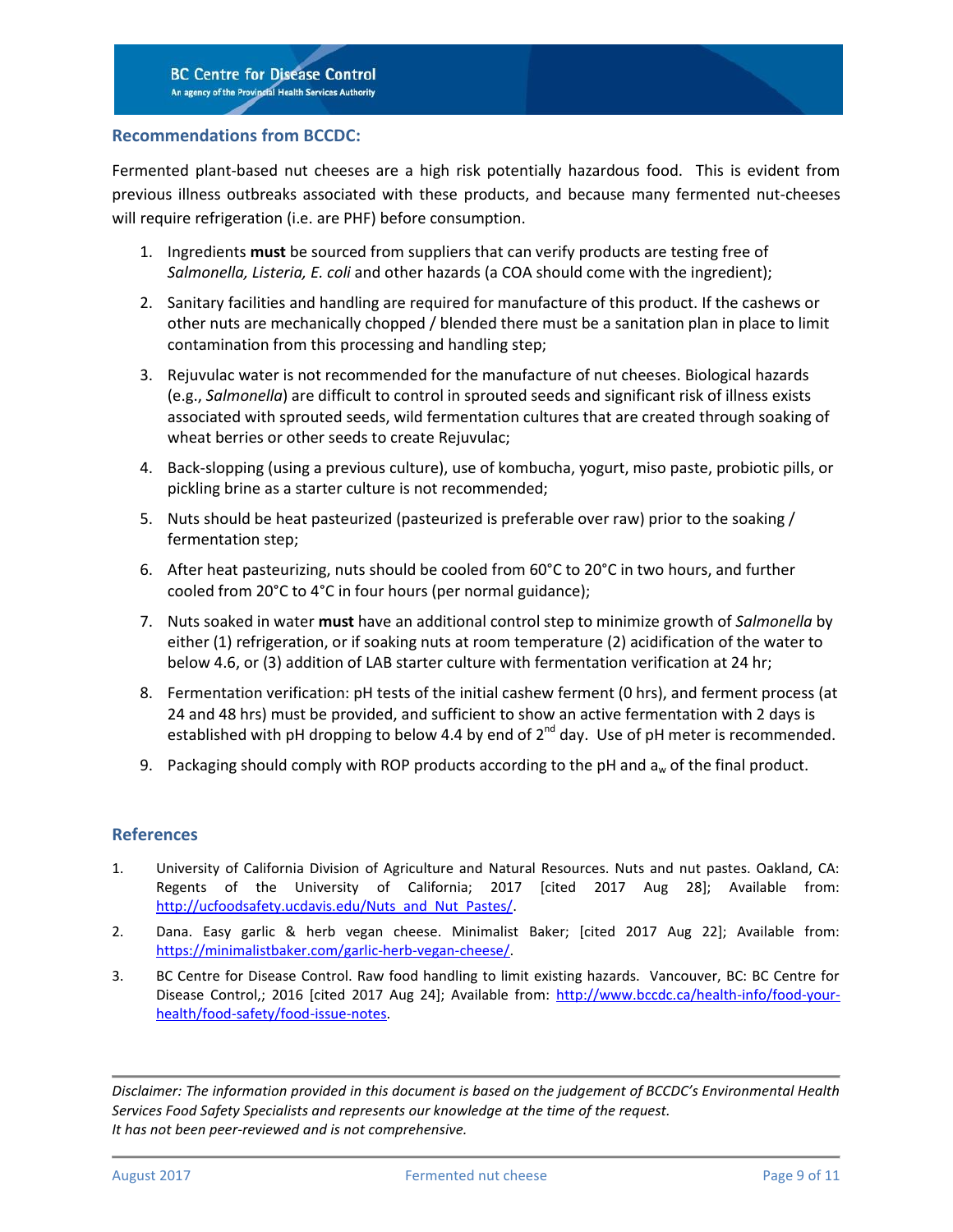- <span id="page-9-0"></span>4. Treeline. Our products. Gardener Cheese Company; [cited 2017 Aug 22]; Available from: [http://www.treelinecheese.com/products/.](http://www.treelinecheese.com/products/)
- <span id="page-9-1"></span>5. Stevens M. How to make fermented nut cheese. Eat Beautiful; 2014 Feb 14 [cited 2017 Aug 24]; Available from: [http://eatbeautiful.net/2014/02/14/fermented-nut-cheeses-are-the-new-hummus/.](http://eatbeautiful.net/2014/02/14/fermented-nut-cheeses-are-the-new-hummus/)
- 6. Basic vegan fermented cashew recipe. fermentationpodcast.com; 2014 Oct 20 [cited 2017 Aug 24]; [Available from[: http://fermentationpodcast.com/basic-vegan-fermented-cashew-cheese-recipe/.](http://fermentationpodcast.com/basic-vegan-fermented-cashew-cheese-recipe/)
- 7. Smith AN. Rejuvelac cultured cashew cheese starter. anamdanicolesmith.com; 2014 Oct 20 [cited 2017 Aug 24]; Available from[: http://amandanicolesmith.com/rejuvelac-cultured-cashew-cheese-starter/.](http://amandanicolesmith.com/rejuvelac-cultured-cashew-cheese-starter/)
- <span id="page-9-2"></span>8. Surono IS. Ethnic fermented foods and beverages of Indonesia. In: Tamang JP, ed. Ethnic fermented foods and alcoholic beverages of Asia: New Delhi: Springer India; 2016. Available from: [https://www.springer.com/gp/book/9788132227984.](https://www.springer.com/gp/book/9788132227984)
- 9. Zhu Y, Tramper J. Koji--where East meets West in fermentation. Biotechnol Adv. 2013;31(8):1448-57. Available from: [https://www.ncbi.nlm.nih.gov/pubmed/23850857.](https://www.ncbi.nlm.nih.gov/pubmed/23850857)
- 10. Chen F, Zhang X, Li Z. Chapter 15 Safety of fermented products based on soybean. In: Vishweshwaraiah P, Martín-Belloso O, Keener L, Astley S, Braun S, McMahon H, Lelieveld H, eds. Regulating safety of traditional and ethnic foods. San Diego, CA: Academic Press; 2016. p. 311-8. Available from: [http://www.sciencedirect.com/science/article/pii/B9780128006054000153.](http://www.sciencedirect.com/science/article/pii/B9780128006054000153)
- <span id="page-9-3"></span>11. Kadere T, Oniang'o R, Kutima P, Muhoho SN. Traditional tapping and distillation methods of coconut wine (mnazi) as practised in the coastal region of Kenya. African J Food Agric Nutr Dev. 2004;4(1). Available from: [https://www.ajol.info/index.php/ajfand/article/view/19153.](https://www.ajol.info/index.php/ajfand/article/view/19153)
- <span id="page-9-4"></span>12. Honorato TL, Rabelo MC, Barros Gonçalves LR, Saavedra Pinto GA, Rodrigues S. Fermentation of cashew apple juice to produce high added value products. World J Microbiol Biotechnol. 2007 Oct;23(10):1409-15. Available from: [https://link.springer.com/article/10.1007/s11274-007-9381-z.](https://link.springer.com/article/10.1007/s11274-007-9381-z)
- <span id="page-9-5"></span>13. Mohanty S, Ray P, Swain MR, Ray RC. Fermentation of cashew (Anacardium Occidentale L.) "apple" into wine. J Food Process Preservation. 2006;30(3):314-22. Available from: [http://onlinelibrary.wiley.com/doi/10.1111/j.1745-4549.2006.00067.x/abstract.](http://onlinelibrary.wiley.com/doi/10.1111/j.1745-4549.2006.00067.x/abstract)
- <span id="page-9-6"></span>14. McAthy K. The art of plant-based cheesemaking: how to craft real, cultured, non-dairy cheese. Hacks UH, ed. Gabriola Island, BC: New Society Publishers; 2017. Available from: [https://www.newsociety.com/Books/A/The-Art-of-Plant-Based-Cheesemaking.](https://www.newsociety.com/Books/A/The-Art-of-Plant-Based-Cheesemaking)
- <span id="page-9-7"></span>15. Gorrepati K, Balasubramanian S, Chandra P. Plant based butters. J. 2015 Jul;52(7):3965-76. Available from: [https://www.ncbi.nlm.nih.gov/pubmed/26139864.](https://www.ncbi.nlm.nih.gov/pubmed/26139864)
- <span id="page-9-8"></span>16. International Commission on Microbiological Specificiations for Foods (ICMSF). Microorganisms in foods 6: Microbial ecology of food commodities. 2nd ed Springer, NY: ICMSF; 2005. Available from: [http://www.springer.com/gp/book/9780306486753.](http://www.springer.com/gp/book/9780306486753)
- <span id="page-9-9"></span>17. Harris L, Palumbo M, Beuchat L, Danyluk MD. Outbreaks of foodborne illness associated with the consumption of tree nuts, peanuts, and sesame seeds [table and references]. Berkeley, CA: UC Davis, Division of Agriculture and Food Safety; 2014 [cited 2017 Aug 22]; Available from: [http://ucfoodsafety.ucdavis.edu/files/169530.pdf.](http://ucfoodsafety.ucdavis.edu/files/169530.pdf)
- <span id="page-9-10"></span>18. Beuchat LR, Komitopoulou E, Beckers H, Betts RP, Bourdichon F, Fanning S, et al. Low water activity foods: increased concern as vehicles of foodborne pathogens. J Food Prot. 2013;76(1):150-72. Available from: [https://www.ncbi.nlm.nih.gov/pubmed/23317872.](https://www.ncbi.nlm.nih.gov/pubmed/23317872)
- <span id="page-9-11"></span>19. Zhang G, Hu L, Melka D, Wang H, Laasri A, Brown EW, et al. Prevalence of Salmonella in cashews, hazelnuts, macadamia nuts, pecans, pine nuts, and walnuts in the United States. J Food Prot. 2017 Mar;80(3):459-66. Available from: [https://www.ncbi.nlm.nih.gov/pubmed/28207311.](https://www.ncbi.nlm.nih.gov/pubmed/28207311)